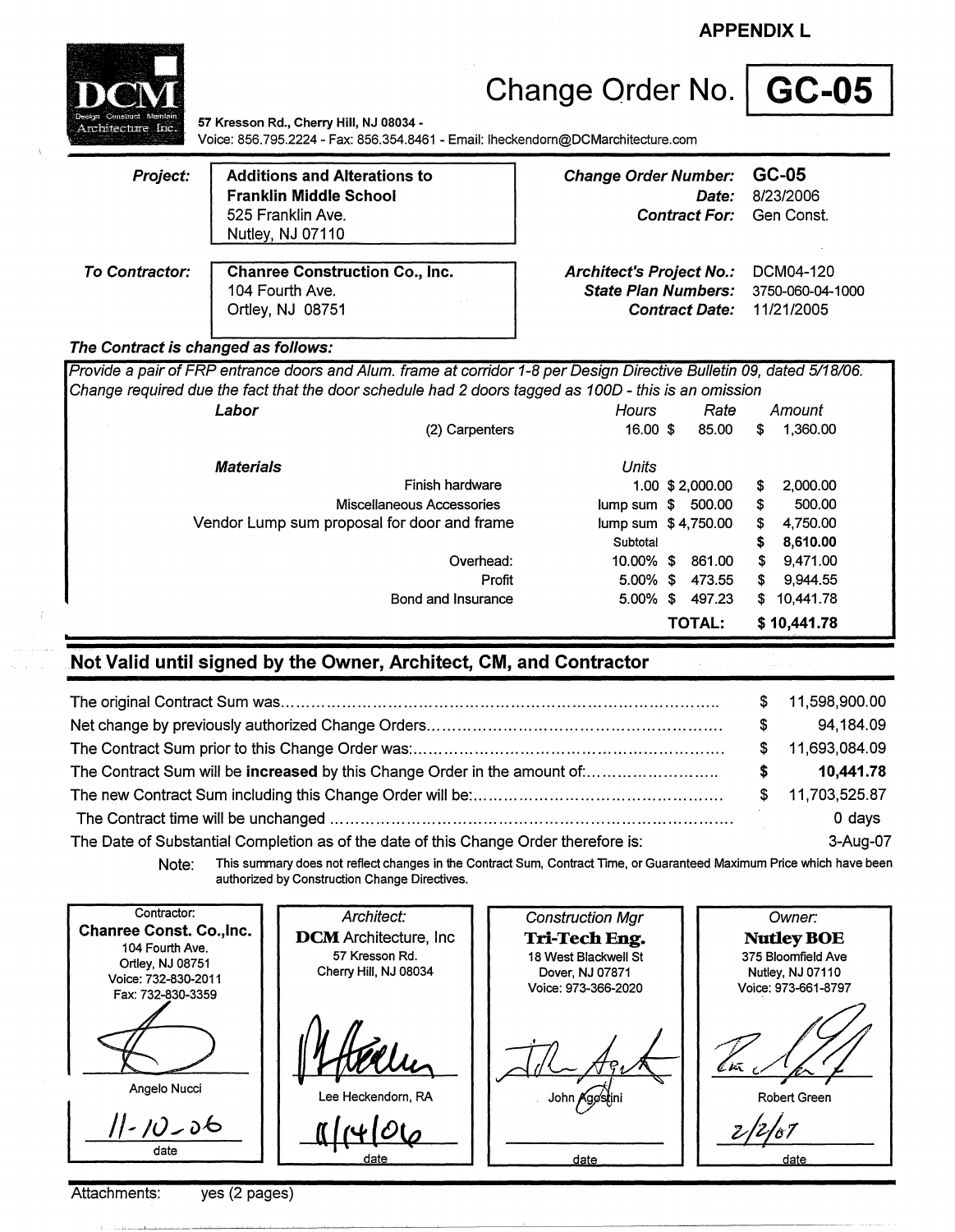| Architecture Inc.                   | 57 Kresson Rd., Cherry Hill, NJ 08034 -<br>Voice: 856.795.2224 - Fax: 856.354.8461 - Email: lheckendorn@DCMarchitecture.com | Change Order No.   GC-07                                                               |                                             |
|-------------------------------------|-----------------------------------------------------------------------------------------------------------------------------|----------------------------------------------------------------------------------------|---------------------------------------------|
| <b>Project:</b>                     | <b>Additions and Alterations to</b><br><b>Franklin Middle School</b><br>525 Franklin Ave.<br>Nutley, NJ 07110               | <b>Change Order Number:</b><br>Date:<br><b>Contract For:</b>                           | GC-07<br>1/18/2007<br>Gen Const.            |
| <b>To Contractor:</b>               | <b>Chanree Construction Co., Inc.</b><br>104 Fourth Ave.<br>Ortley, NJ 08751                                                | <b>Architect's Project No.:</b><br><b>State Plan Numbers:</b><br><b>Contract Date:</b> | DCM04-120<br>3750-060-04-1000<br>11/21/2005 |
| The Contract is changed as follows: |                                                                                                                             |                                                                                        |                                             |
|                                     | Reimbursement for Road opening Permits and Fees                                                                             |                                                                                        |                                             |
| See attached breakdowns             |                                                                                                                             |                                                                                        |                                             |
|                                     |                                                                                                                             | Lump sum                                                                               | $\epsilon$ S<br>290.00                      |
|                                     |                                                                                                                             |                                                                                        |                                             |
|                                     |                                                                                                                             |                                                                                        |                                             |
|                                     |                                                                                                                             |                                                                                        |                                             |
|                                     |                                                                                                                             |                                                                                        |                                             |

### **Not Valid until signed by the Owner, Architect, CM, and Contractor**

|                                                                                      | S.  | 11,598,900.00    |
|--------------------------------------------------------------------------------------|-----|------------------|
|                                                                                      | SS. | 116,781.26       |
|                                                                                      |     | \$ 11,715,681.26 |
| The Contract Sum will be increased by this Change Order in the amount of:            | s.  | 290.00           |
|                                                                                      |     | \$ 11,715,971.26 |
|                                                                                      |     | 0 days           |
| The Date of Substantial Completion as of the date of this Change Order therefore is: |     | 3-Aug-07         |

**Note:** This summary does not reflect changes in the Contract Sum, Contract Time, or Guaranteed Maximum Price which have been authorized by Construction Change Directives.

''

Contractor: Architect: Construction Mgr Owner: **Chanree Const. Co.,lnc. DCM** Architecture, Inc **Tri-Tech Eng.** Nutley BOE<br>18 West Blackwell St 375 Bloomfield Ave 104 Fourth Ave. 57 Kresson Rd. 18 West Blackwell St **18 St 2018** 375 Bloomfield Ave<br>
Dover, NJ 07871 Nutley, NJ 07110 Ortley, NJ 08751 Cherry Hill, NJ 08034<br>Dover, NJ 0<br>Lee Heckendom, RA Cherry Hill, NJ 08034 Nutley, NJ 07110 Voice: 732-830-2011 Voice: 973-366-2020 Voice: 973-661-8797 Fax: 722830-3359  $2\pi$ *ft of the flux of final I*  Angelo Nucci .\_ Robert Green  $z/\sqrt{52}$   $| \frac{z}{z}$ -O **-Z.-11 .. o:]**  date date date date date -~ ..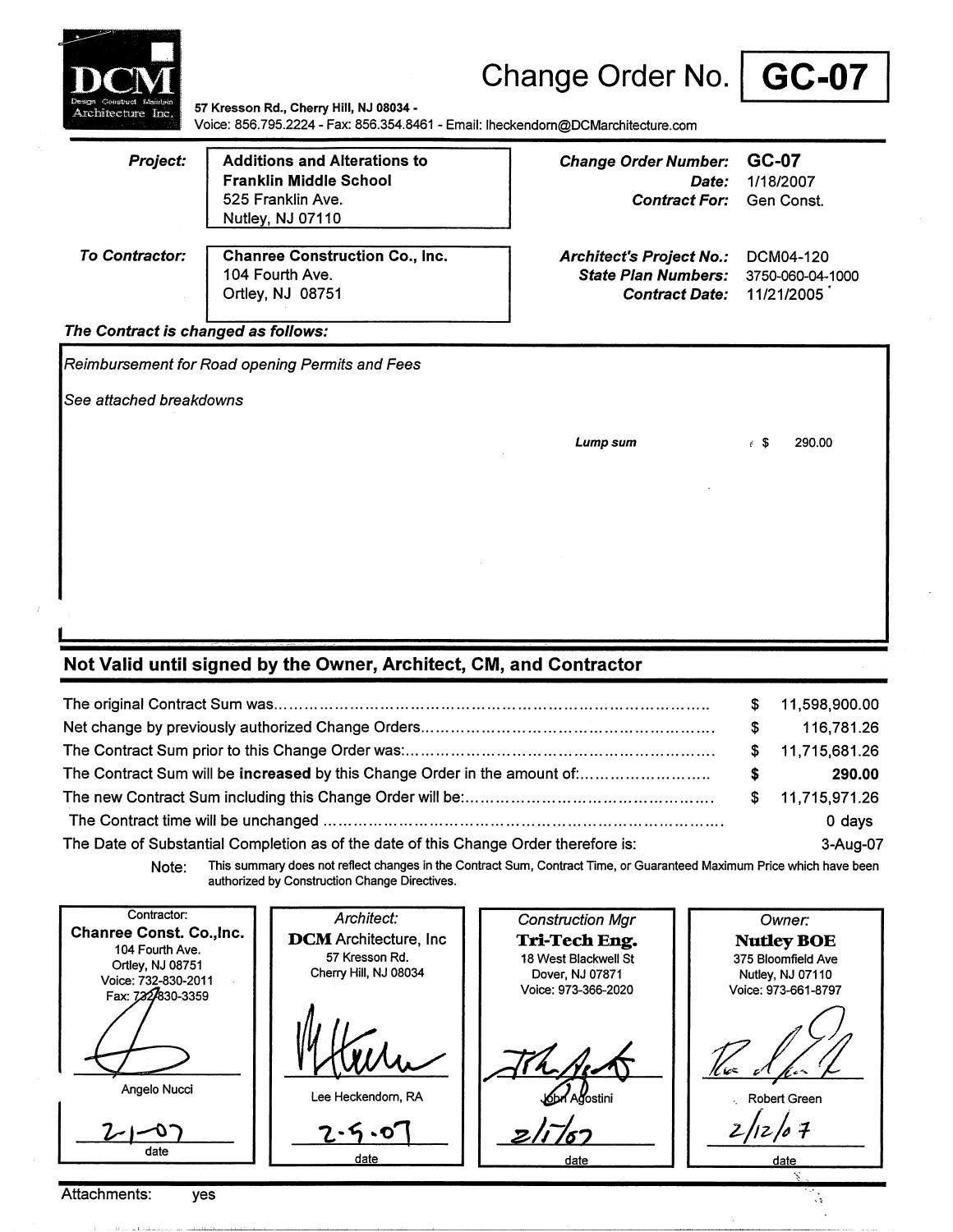|                                       |                                                                                                                             |                    | Change Order No.   GC-08                                                               |                               |                                             |                                  |  |
|---------------------------------------|-----------------------------------------------------------------------------------------------------------------------------|--------------------|----------------------------------------------------------------------------------------|-------------------------------|---------------------------------------------|----------------------------------|--|
| Architecture Inc.                     | 57 Kresson Rd., Cherry Hill, NJ 08034 -<br>Voice: 856.795.2224 - Fax: 856.354.8461 - Email: lheckendorn@DCMarchitecture.com |                    |                                                                                        |                               |                                             |                                  |  |
| Project:                              | <b>Additions and Alterations to</b><br><b>Franklin Middle School</b><br>525 Franklin Ave.<br>Nutley, NJ 07110               |                    | <b>Change Order Number:</b>                                                            | Date:<br><b>Contract For:</b> |                                             | GC-08<br>1/23/2007<br>Gen Const. |  |
| To Contractor:                        | <b>Chanree Construction Co., Inc.</b><br>104 Fourth Ave.<br>Ortley, NJ 08751                                                |                    | <b>Architect's Project No.:</b><br><b>State Plan Numbers:</b><br><b>Contract Date:</b> |                               | DCM04-120<br>3750-060-04-1000<br>11/21/2005 |                                  |  |
| The Contract is changed as follows:   |                                                                                                                             |                    |                                                                                        |                               |                                             |                                  |  |
| Additional casework for Classroom 206 |                                                                                                                             |                    |                                                                                        |                               |                                             |                                  |  |
|                                       | Additional casework & Top per sketch SK-11.2X1 & SK-15F.4-1                                                                 |                    |                                                                                        |                               |                                             |                                  |  |
|                                       | Sub-Contractor (Nickerson.) Breakdown:                                                                                      |                    |                                                                                        |                               |                                             |                                  |  |
|                                       |                                                                                                                             |                    | Subcontractor's cost proposal                                                          |                               | \$                                          | 5,675.00                         |  |
|                                       |                                                                                                                             | <b>GC Mark-up:</b> | Overhead:<br>Profit:                                                                   | 10.00%<br>Subtotal:<br>5.00%  | \$<br>\$<br>\$                              | 567.50<br>6,242.50<br>312.13     |  |
|                                       |                                                                                                                             |                    |                                                                                        | Subtotal:                     | \$                                          | 6,554.63                         |  |
|                                       |                                                                                                                             |                    | Bond:                                                                                  | 5.00%                         | \$                                          | 327.73                           |  |
|                                       |                                                                                                                             |                    | حما                                                                                    | Subtotal:                     | \$                                          | 6.882.36                         |  |
|                                       |                                                                                                                             |                    |                                                                                        |                               | s                                           | 6,882.36                         |  |

# **Not Valid until signed by the Owner, Architect, CM, and Contractor**

|                                                                                      |    | \$11,598,900.00 |
|--------------------------------------------------------------------------------------|----|-----------------|
|                                                                                      | S. | 117,071.26      |
|                                                                                      |    | \$11,715,971.26 |
| The Contract Sum will be increased by this Change Order in the amount of:            | S. | 6,882.36        |
|                                                                                      |    | \$11,722,853.62 |
|                                                                                      |    | $0$ days        |
| The Date of Substantial Completion as of the date of this Change Order therefore is: |    | 3-Aug-07        |
|                                                                                      |    |                 |

Note: This summary does not reflect changes in the Contract Sum, Contract Time, or Guaranteed Maximum Price which have been authorized by Construction Change Directives.

 $\mathcal{A}_k$ 

| Contractor:                                                                                                        | Architect:                                                               | <b>Construction Mgr</b>                                                         | Owner:                                                                             |
|--------------------------------------------------------------------------------------------------------------------|--------------------------------------------------------------------------|---------------------------------------------------------------------------------|------------------------------------------------------------------------------------|
| <b>Chanree Const. Co., Inc.</b><br>104 Fourth Ave.<br>Ortley, NJ 08751<br>Voice: 732-830-2011<br>Fax: 722-830-3359 | <b>DCM</b> Architecture, Inc.<br>57 Kresson Rd.<br>Cherry Hill, NJ 08034 | Tri-Tech Eng.<br>18 West Blackwell St<br>Dover, NJ 07871<br>Voice: 973-366-2020 | <b>Nutley BOE</b><br>375 Bloomfield Ave<br>Nutley, NJ 07110<br>Voice: 973-661-8797 |
| Angelo Nucci                                                                                                       | Lee Heckendorn, RA                                                       | tothe Anthony<br>John Agostini                                                  | u:<br>Robert Green                                                                 |
| date                                                                                                               | date                                                                     | 2/7/67<br>date                                                                  | date                                                                               |

Attachments: yes (2 pages)

لشابتك تسدد بصناططف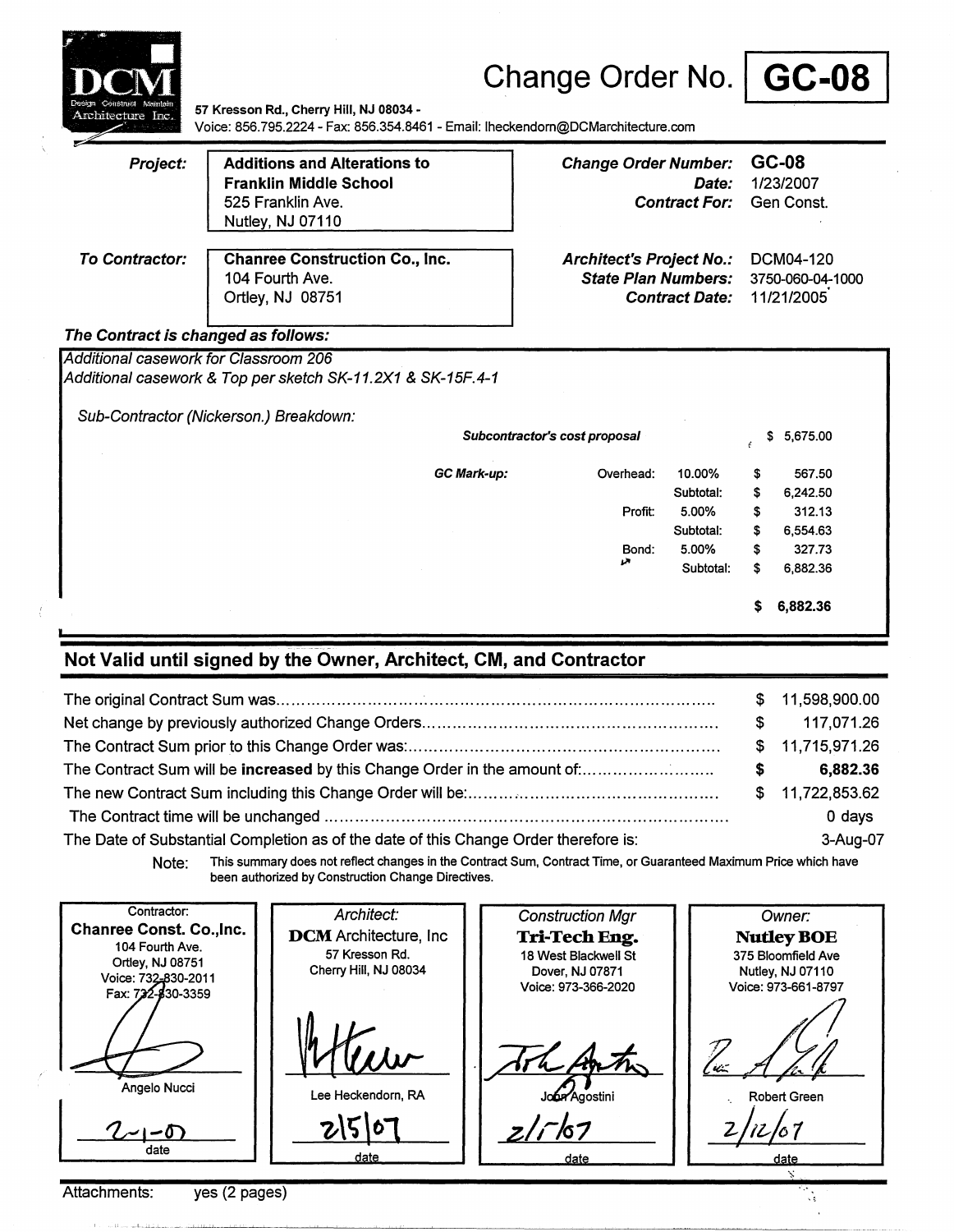| Construct Absintair<br>Architecture Inc. | 57 Kresson Rd., Cherry Hill, NJ 08034 -<br>Voice: 856.795.2224 - Fax: 856.354.8461 - Email: Iheckendorn@DCMarchitecture.com | Change Order No.   GC-09                                                               |                                      |                                             |                                  |
|------------------------------------------|-----------------------------------------------------------------------------------------------------------------------------|----------------------------------------------------------------------------------------|--------------------------------------|---------------------------------------------|----------------------------------|
| Project:                                 | <b>Additions and Alterations to</b><br><b>Franklin Middle School</b><br>525 Franklin Ave.<br>Nutley, NJ 07110               | <b>Change Order Number:</b>                                                            | <i>Date:</i><br><b>Contract For:</b> |                                             | GC-09<br>1/23/2007<br>Gen Const. |
| <b>To Contractor:</b>                    | <b>Chanree Construction Co., Inc.</b><br>104 Fourth Ave.<br>Ortley, NJ 08751                                                | <b>Architect's Project No.:</b><br><b>State Plan Numbers:</b><br><b>Contract Date:</b> |                                      | DCM04-120<br>3750-060-04-1000<br>11/21/2005 |                                  |
| The Contract is changed as follows:      | Removal additional trees as directed by Town's Forrester                                                                    |                                                                                        |                                      |                                             |                                  |
|                                          | Sub-Contractor (Ken's Tree Care.) Breakdown:                                                                                | Lump sum proposal:                                                                     |                                      | f                                           | \$3,590.00                       |
|                                          | GC Mark-up:                                                                                                                 | Overhead:                                                                              | 10.00%<br>Subtotal:                  | \$<br>\$                                    | 359.00<br>3.949.00               |
|                                          |                                                                                                                             | Profit:                                                                                | 5.00%<br>Subtotal:                   | \$<br>\$                                    | 197.45<br>4.146.45               |
|                                          |                                                                                                                             | Bond:                                                                                  | 5.00%<br>Subtotal:                   | \$<br>S                                     | 207.32<br>4.353.77               |

\$ **4,353.77** 

## **Not Valid until signed by the Owner, Architect, CM, and Contractor**

|                                                                                      |    | \$11,598,900.00 |
|--------------------------------------------------------------------------------------|----|-----------------|
|                                                                                      | S. | 123,953.62      |
|                                                                                      |    | \$11,722,853.62 |
|                                                                                      | s. | 4,353.77        |
|                                                                                      |    |                 |
|                                                                                      |    | 0 days          |
| The Date of Substantial Completion as of the date of this Change Order therefore is: |    | 3-Aug-07        |

Note: This summary does not reflect changes in the Contract Sum, Contract Time, or Guaranteed Maximum Price which have been authorized by Construction Change Directives.

Contractor: Architect: Construction Mgr Owner: **Chanree Const. Co.,lnc. DCM** Architecture, Inc **Tri-Tech Eng. NutleyBOE**  104 Fourth Ave. 57 Kresson Rd. 18 West Blackwell St 375 Bloomfield Ave Ortley, **NJ** 08751 Cherry Hill, NJ 08034 Dover, NJ 07871 Nutley, NJ 07110 Voice: 732-830-2011 Voice: 973-366-2020 Voice: 973-661-8797 Fax: 732-830-3359 The Scotting Angelo Nucci leckendorn, RA Robert Green *-zbzfa7* <u>zlito 7</u>  $\bm{\hat{c}}$  $\frac{1}{\text{date}}$ date date daté

Attachments: yes (2 pages)

 $\mathfrak{t}$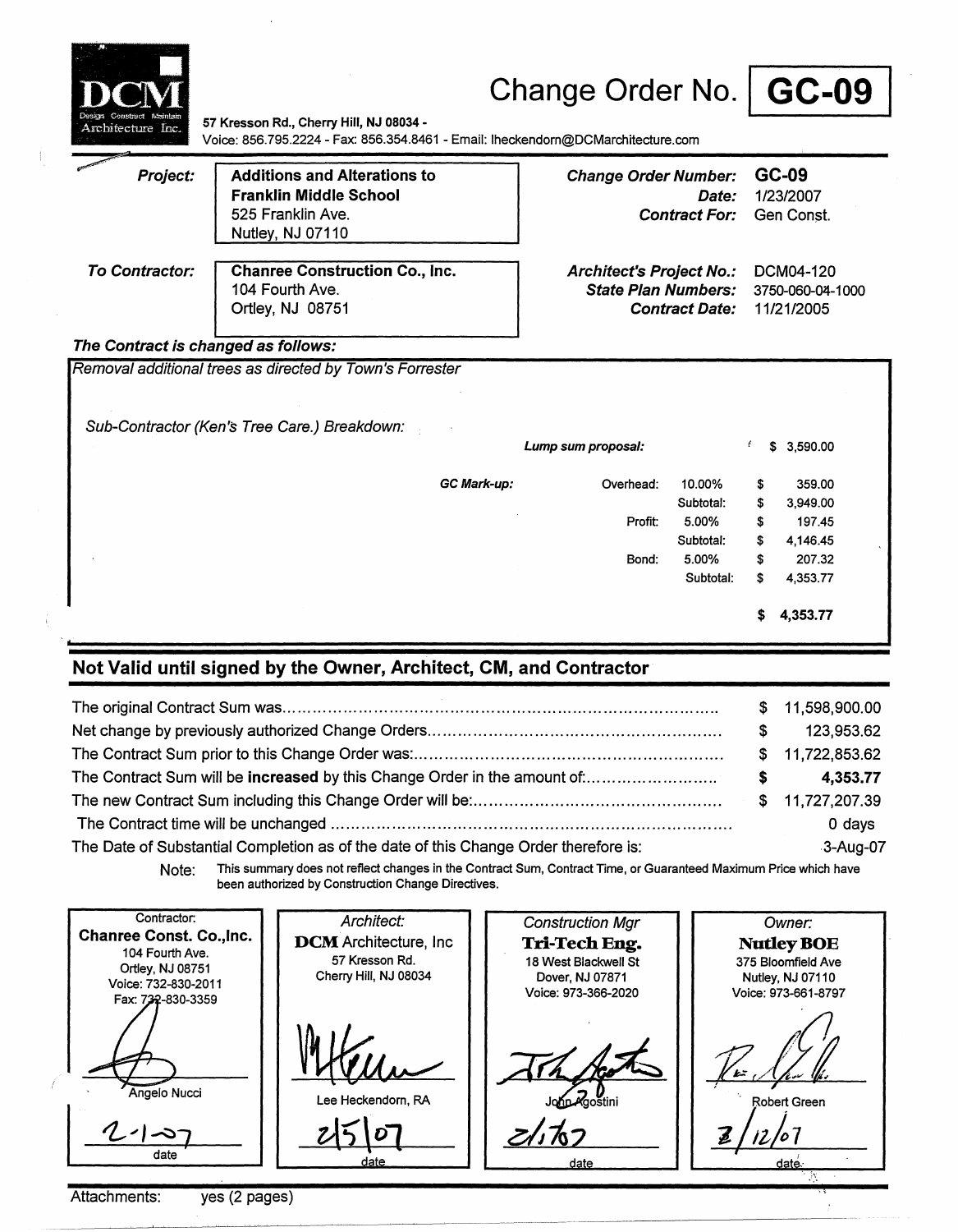



**State Plan Numbers:** 3750-060-04-1000 **Contract Date:** 11/21/2005

**57 Kresson Rd.,** Cherry Hill, **NJ 08034** - Voiqe: 856.795.2224- Fax: 856.354.8461 - Email: lheckendom@DCMarchitecture.com

*f*  i<br>Chang o  $\mathcal{E}$ 

| Project:       | <b>Additions and Alterations to</b><br><b>Franklin Middle School</b><br>525 Franklin Ave.<br>Nutley, NJ 07110 | Change Order Number: GC-10<br>Date:<br><b>Contract For:</b> Gen Const.     | 1/23/2007 |
|----------------|---------------------------------------------------------------------------------------------------------------|----------------------------------------------------------------------------|-----------|
| To Contractor: | <b>Chanree Construction Co., Inc.</b><br>104 Fourth Ave.                                                      | Architect's Project No.: DCM04-120<br>State Plan Numbers: 3750-060-04-1000 |           |

#### The Contract is changed as follows:

Ortley, NJ 08751

Cost associated with recent ADA signage criteria changes which required increasing signage sizes  $\frac{\hbar}{\hbar}$  , Sub-Contractor (Designer.) Breakdown: **GCMark-up: Lump sum proposal:**  Overhead: Profit: Bond: 10.00% Subtotal: **5.00%**  Subtotal: **5.00%**  \$ **2,035.00**  \$ **203.50**  \$ **2,238.50**  \$ 111.93 \$ **2,350.43**  \$ **117.52**  Subtotal: \$ **2,467.95**  \$ **2,467.95** 

#### **Not Valid until signed by the Owner, Architect, CM, and Contractor**

|                                                                                      |     | \$11,598,900.00 |
|--------------------------------------------------------------------------------------|-----|-----------------|
|                                                                                      | SS. | 128,307.39      |
|                                                                                      |     | \$11,727,207.39 |
| The Contract Sum will be increased by this Change Order in the amount of             | S.  | 2.467.95        |
|                                                                                      |     | \$11,729,675.34 |
|                                                                                      |     | 0 days          |
| The Date of Substantial Completion as of the date of this Change Order therefore is: |     | 3-Aug-07        |

Note: This summary does not reflect changes in the Contract Sum, Contract Time, or Guaranteed Maximum Price which have been authorized by Construction Change Directives.

Contractor: Architect: Construction Mgr Owner: **Chanree Const. Co.,lnc. DCM** Architecture, Inc **NutleyBOE Tri-Tech Eng.**  104 Fourth Ave. 57 Kresson Rd. 18 West Blackwell St 375 Bloomfield Ave Ortley, NJ 08751 Cherry Hill, NJ 08034 Dover, NJ 07871 Nutley, NJ 07110 Voice: 732-830-2011 Voice: 973-366-2020 Voice: 973-661-8797 Fax:  $\frac{1}{2}$ 2-830-3359 (r= Angelo Nucci Lee Heckendorn, RA Robert Green date <u>ate</u> date date

Attachments: yes (8 pages)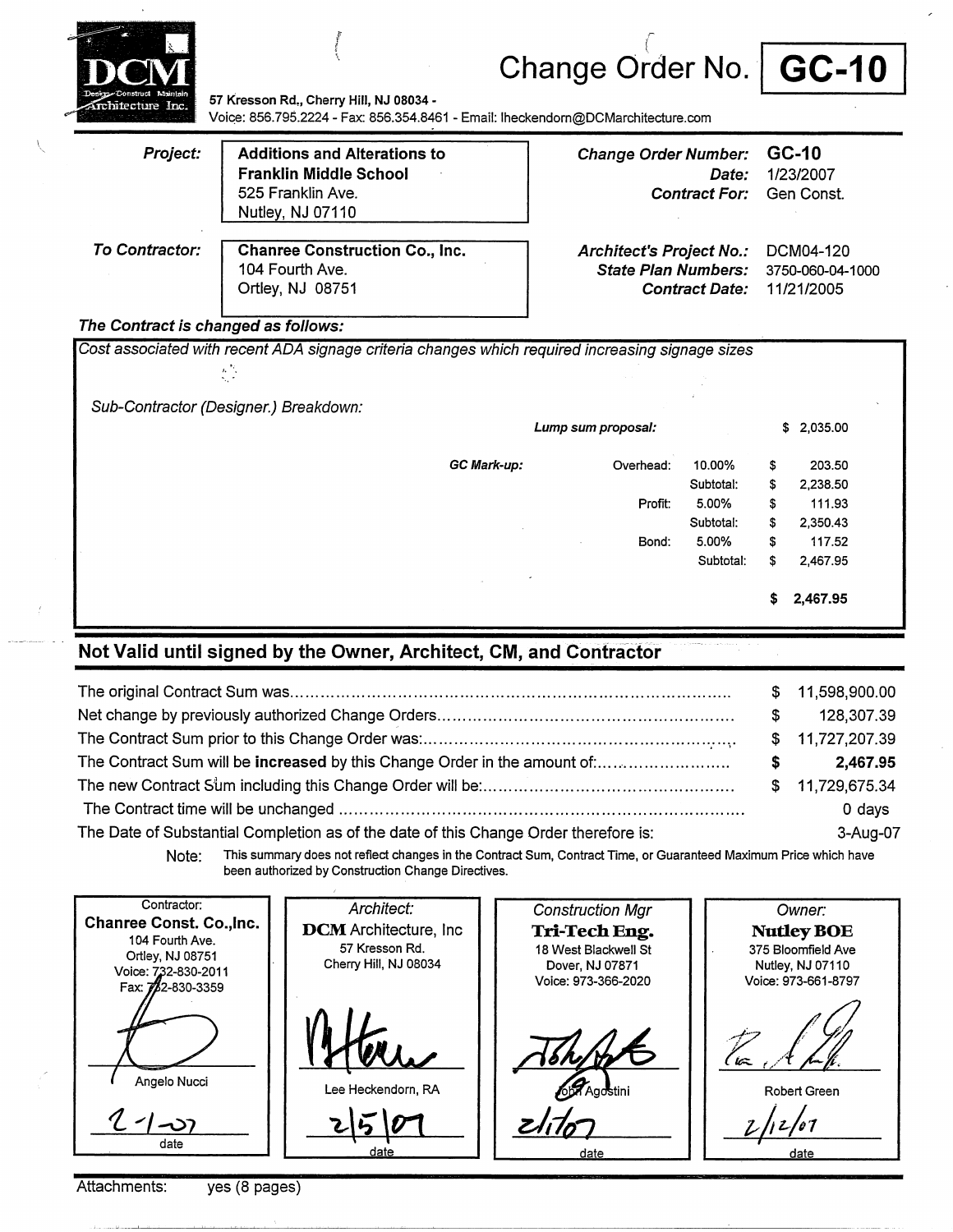



57 Kresson Rd., Cherry Hill, NJ 08034 -Voice: 856.795.2224 - Fax: 856.354.8461 - Email: lheckendorn@DCMarchitecture.com

| Project:       | <b>Additions and Alterations to</b><br><b>Franklin Middle School</b><br>525 Franklin Ave.<br>Nutley, NJ 07110 | Change Order Number: GC-11<br>Date:<br><b>Contract For:</b> | 1/23/2007<br>Gen Const. |
|----------------|---------------------------------------------------------------------------------------------------------------|-------------------------------------------------------------|-------------------------|
| To Contractor: | <b>Chanree Construction Co., Inc.</b>                                                                         | <b>Architect's Project No.:</b>                             | DCM04-120               |
|                | 104 Fourth Ave.                                                                                               | <b>State Plan Numbers:</b>                                  | 3750-060-04-1000        |
|                | Ortley, NJ 08751                                                                                              | <b>Contract Date:</b>                                       | 11/21/2005              |

#### **The Contract is changed as follows:**

Additional Metal Stud work in Gym soffit area due to steel plate deletion 经区 Sub-Contractor (Built Right.) Breakdown: · **Lump sum proposal:** \$ **5,243.00 GCMark-up:** Overhead: **10.00%** \$ **524.30**  Subtotal: \$ **5,767.30**  Profit: **5.00%** \$ **288.37**  Subtotal: \$ **6,055.67**  Bond: **5.00%** \$ **302.78**  Subtotal: \$ **6,358.45**  \$ **6,358.45** 

### **Not Valid until signed by the Owner, Architect, CM, and Contractor**

|                                                                                      |    | \$11,598,900.00 |
|--------------------------------------------------------------------------------------|----|-----------------|
|                                                                                      | S. | 130,775.34      |
|                                                                                      |    | \$11,729,675.34 |
|                                                                                      | S. | 6,358.45        |
|                                                                                      |    | \$11,736,033.78 |
|                                                                                      |    | 0 days          |
| The Date of Substantial Completion as of the date of this Change Order therefore is: |    | 3-Aug-07        |

Note: This summary does not reflect changes in the Contract Sum, Contract Time, or Guaranteed Maximum Price which have been authorized by Construction Change Directives.

Contractor: Architect: Owner: Construction Mgr Chanree Const. Co.,lnc. DCM Architecture, Inc. **NutleyBOE Tri-Tech Eng.**  104 Fourth Ave. 57 Kresson Rd. 18 West Blackwell St 375 Bloomfield Ave Ortley, NJ 08751 Cherry Hill, NJ 08034 Dover, NJ 07871 Nutley, NJ 07110 Voice: 732-830-2011 Voice: 973-366-2020 Voice: 973-661-8797 Fax: 722-830-3359 أآاددi koostini Lee Heckendorn, RA Robert Green *z/4/1* , • *i/rb?*  date date date

Attachments: yes (4 pages)